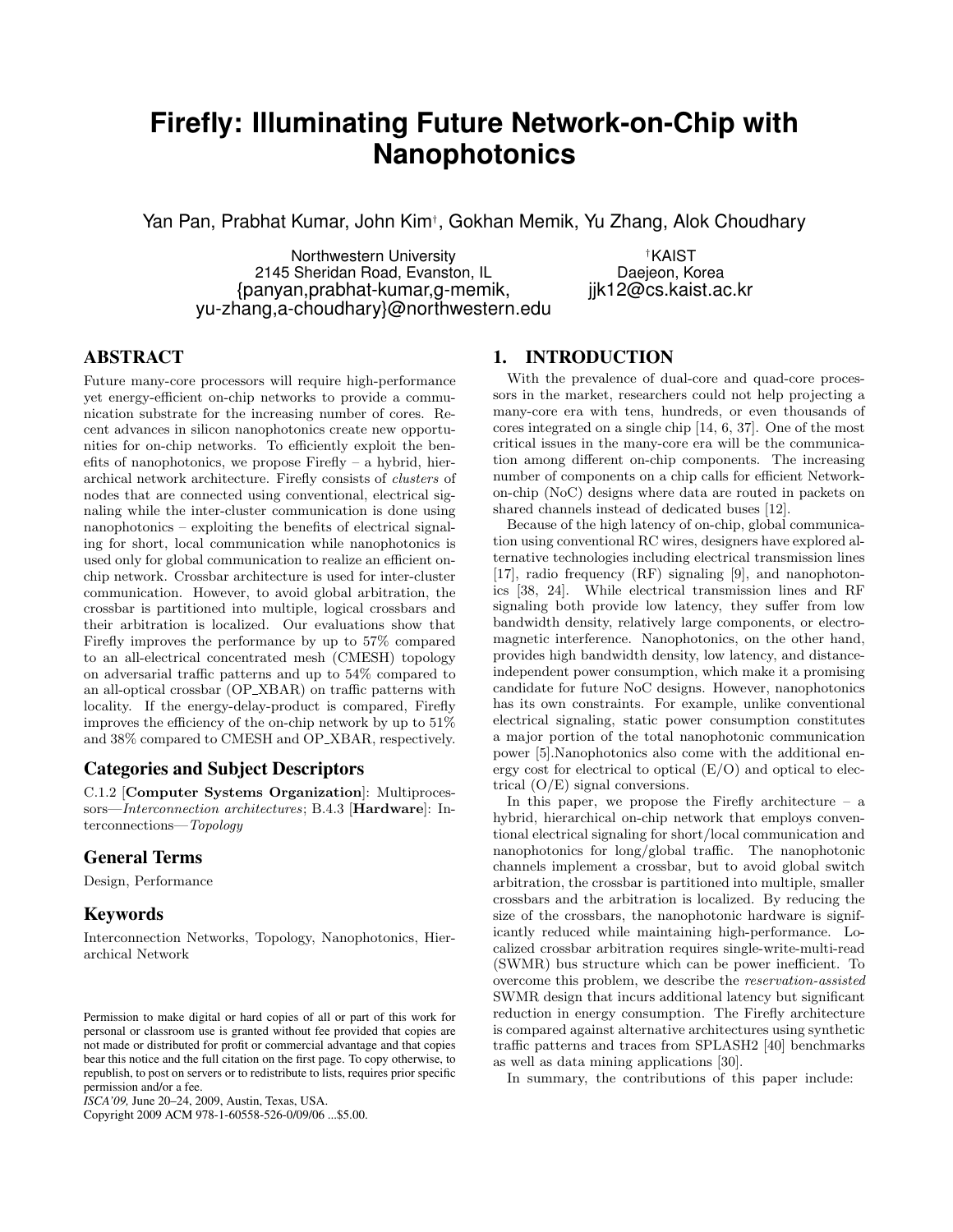- A hybrid on-chip network architecture that exploits the benefits of both electrical signaling and silicon nanophotonics to improve the efficiency of on-chip networks.
- A scalable topology, Firefly, which supports high throughput with multiple global crossbars efficiently implemented by leveraging nanophotonics and its broadcast capability.
- A thorough evaluation of the Firefly and alternative architectures using synthetic traffic patterns with varying degrees of locality and traces from SPLASH2 and MineBench benchmarks.

The remainder of this paper is organized as follows. In Section 2, we provide background information on silicon nanophotonic technology and state-of-art topologies for onchip networks. Details of the proposed Firefly network architecture is described in Section 3 along with the routing algorithm and flow control. Performance and energy evaluation is presented in Section 4. Section 5 discusses related work and we conclude the paper in Section 6.

# **2. BACKGROUND**

In this section, we review the relevant nanophotonic components that Firefly exploits to implement an efficient NoC. We also present information on state-of-art on-chip network topology design, with a focus on two alternative topologies that can exploit nanophotonics.

## **2.1 Nanophotonic devices**



Figure 1: Schematic of nanophotonic devices

The nanophotonic devices needed to support the Firefly architecture include waveguides for routing optical signals, ring modulators for E/O signal conversion, resonant detectors for O/E signal conversion, and a laser source. A schematic representation of these components is shown in Figure 1. Lasers of multiple wavelengths are fed from the laser source into a shared waveguide. The resonant modulator modulates electrical signal onto a specific wavelength, which traverses the waveguide and is absorbed by the resonant detector of that specific wavelength. The resonant detector ring has a Ge-doped section which converts the optical energy into electrical signal. This modulation/detection process does not interfere with the lasers of other wavelengths.

• Waveguides & Laser Source: Planar optical waveguides can be fabricated using Si as core and  $SiO<sub>2</sub>$  as cladding with transmission loss as low as 3.6dB/cm [39] and good light confinement, allowing for sharp turns (radius of 2um) with minimal loss (0.013dB) [39]. With Dense Wavelength Division Multiplexing (DWDM) technique, lasers of different wavelengths can

be transmitted within the same waveguide without interfering with each other. This allows for high bandwidth density and reduced layout complexity. We assume an off-chip laser source [15, 14, 25], which provides 64 wavelengths with low power.

• Resonant Modulators & Detectors: DWDM can be realized using ring resonators. The radius of the ring together with thermal tuning decides the specific wavelength it modulates and it can be brought in and out of resonance by charge injection. Such direct modulation can achieve a data rate as high as 12.5Gbps/link [41]. CMOS-compatible Germanium (Ge) can be introduced to dope resonant rings to build selective detectors [31, 42]. Efficient low capacitance detectors can be designed to absorb a fraction of the laser power of its resonant wavelength, enabling broadcast support for the reservation channels in Firefly. Optical splitters can also be used for such multi-cast structures.

## **2.2 On-chip Network Topologies**

2D mesh topology has often been assumed for on-chip networks as it maps well to a 2D VLSI planar layout with low complexity. Different on-chip networks have been built using a 2D mesh topology [6, 37]. However, the 2D mesh topology has several disadvantages, including the need to traverse through large number of intermediate routers. This increases packet latency and results in an inefficient network in terms of power and area [3]. Recent work has shown that the use of concentration and high-radix topology is more efficient for on-chip networks [3, 20]. However, these evaluations were done assuming conventional, electrical signaling. The availability of silicon nanophotonics presents new opportunities in on-chip network architecture. Previous work that incorporate nanophotonics into on-chip networks assume conventional topologies such as a crossbar [38] or torus [33]. In this section, we briefly review two alternative nanophotonic on-chip networks: the Dragonfly topology [21, 22] and Corona [38], an on-chip optical crossbar.

## *2.2.1 Dragonfly Topology*

The Dragonfly topology [21, 22] has been recently proposed for large-scale, off-chip networks to exploit the availability of economical, optical signaling technology and high-



Figure 2: Dragonfly topology mapped to on-chip networks.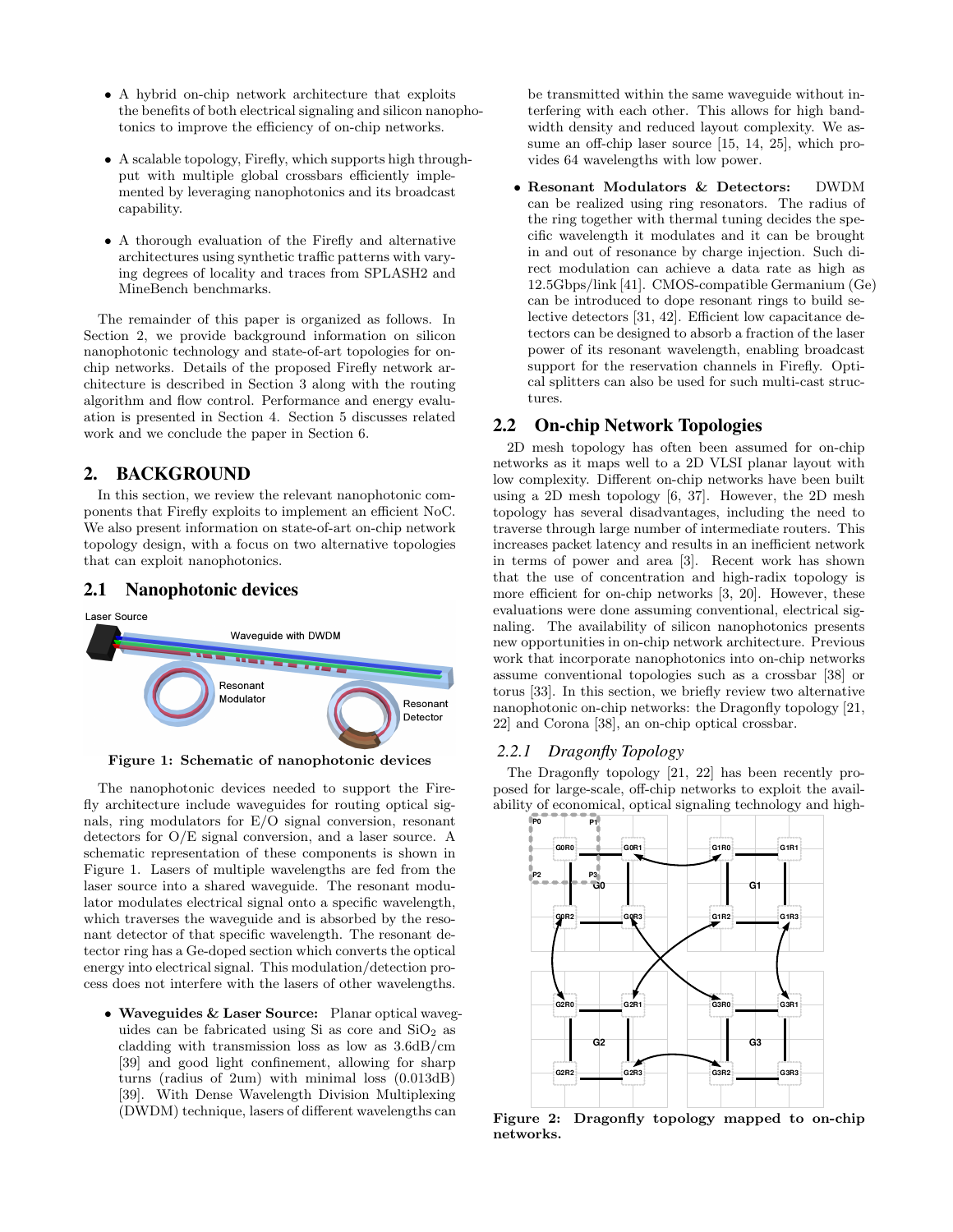

Figure 3: Firefly topology: (a) logical inter-cluster crossbar for 64-core CMP, (b) shared waveguide supporting the inter-cluster crossbars, and (c) waveguide for a 256-core CMP with the routing schemes.

radix routers to create a cost-efficient topology. A schematic view of the topology mapped to on-chip networks is shown in Figure 2, which depicts a 64-core chip assuming a concentration of 4. The 16 routers are divided into 4 groups. Within each group, the routers are electrically connected using mesh topology and each router in the group is connected to a different group through optical signaling.

By creating groups, the effective radix of each router is increased to minimize the cost of the network. However, it relies on indirect adaptive routing [16] and multiple global channel traversals for load balancing – resulting in additional complexity to support an extra E/O, O/E conversion. In addition, packets are routed within both the source and destination groups, which increases hop count.

#### *2.2.2 Corona Architecture*

Corona [38] exploits nanophotonics by using an all-optical crossbar topology. A 64×64 crossbar is implemented with multi-write-single-read optical buses. Each of the 64 buses or channels consists of 4 waveguides, each with 64 wavelengths and each channel is assigned to a different node in the network.

Scaling switch arbitration in a high-radix crossbar presents many challenges [23] but Corona also exploits nanophotonics for their global, switch arbitration by using an optical token-ring arbitration. A token for each node, which represents the right to modulate on each node's wavelength, is passed around all the nodes continuously on a dedicated arbitration waveguide. If a node can grab a token, it absorbs the token, transmits the packet, and then releases the token to allow other nodes to obtain the token. In this paper, the Firefly architecture we propose partitions a large crossbar into multiple, smaller crossbars – avoiding global arbitration by using localized, electrical arbitration done among smaller number of ports. Instead of using multi-write optical buses, the Firefly topology uses multi-read optical buses assisted with reservation broadcasting, which results in a trade-off between additional energy for laser and less hardware.

## **3. FIREFLY ARCHITECTURE**

Firefly is a hierarchical network topology that consists of clusters of nodes connected through local, electrical networks, while nanophotonic links are overlaid for global, intercluster communication, connecting routers in different clusters, as shown in Figure 3(a). Routers from different clusters that are optically connected to each other form an assembly and a crossbar topology is used. Each router is labeled with  $CxRy$  where x is the cluster ID and y is the assembly ID – routers with the same  $x$  value share the same cluster and communicate through the conventional electrical network while routers with the same  $y$  value communicate through the global nanophotonic links. For example, routers C0R0, C1R0, C2R0, and C3R0 in Figure 3(a) form a logical crossbar and are part of Assembly 0 (A0), while C0R0, C0R1, C0R2, and C0R3 are part of Cluster 0 (C0).

#### **3.1 Cluster and Assembly**

Since conventional electrical signaling are efficient for shortrange communication, electrical signaling is used to create a cluster of local nodes. We use a concentrated mesh (CMESH) [3] topology for intra-cluster communication with 4-way concentration – i.e., 4 processors share a single router. We implement *external* concentration [28] instead of increasing router radix to reduce router complexity.

Such a hierarchical network can result in inefficiency for local traffic that crosses the boundaries of clusters. Additional electrical channels can be provided as "stitching" channels to connect all physically neighboring routers – i.e., add a channel between C0R1 and C1R0 in Figure 3(b). However, our analysis shows that stitching increases the number of electrical channels by approximately 40% for a 256-core chip multiprocessors (CMP) while the performance gain was negligible for uniform random traffic pattern. The use of stitching channels also complicates routing. Thus, because of the added complexity with minimal benefits, we do not adopt stitching channels for the Firefly architecture.

#### **3.2 Nanophotonic Crossbar Implementation**

The nanophotonic crossbars can be implemented in various ways. One such implementation is single-write-multipleread (SWMR) nanophotonic buses [24] as shown in Figure  $4(a)$ . Each node has a dedicated sending channel  $(CH_0,$  $CH_1, ..., CH_{(N-1)}$ , which is used to transmit data to other nodes. Each channel consist of multiple waveguides with multiple wavelengths on each waveguide through DWDM – resulting in w bits of data transferred in each cycle. All the nodes on a crossbar are equipped to "listen" on all the sending channels and if the destination of the data packet is the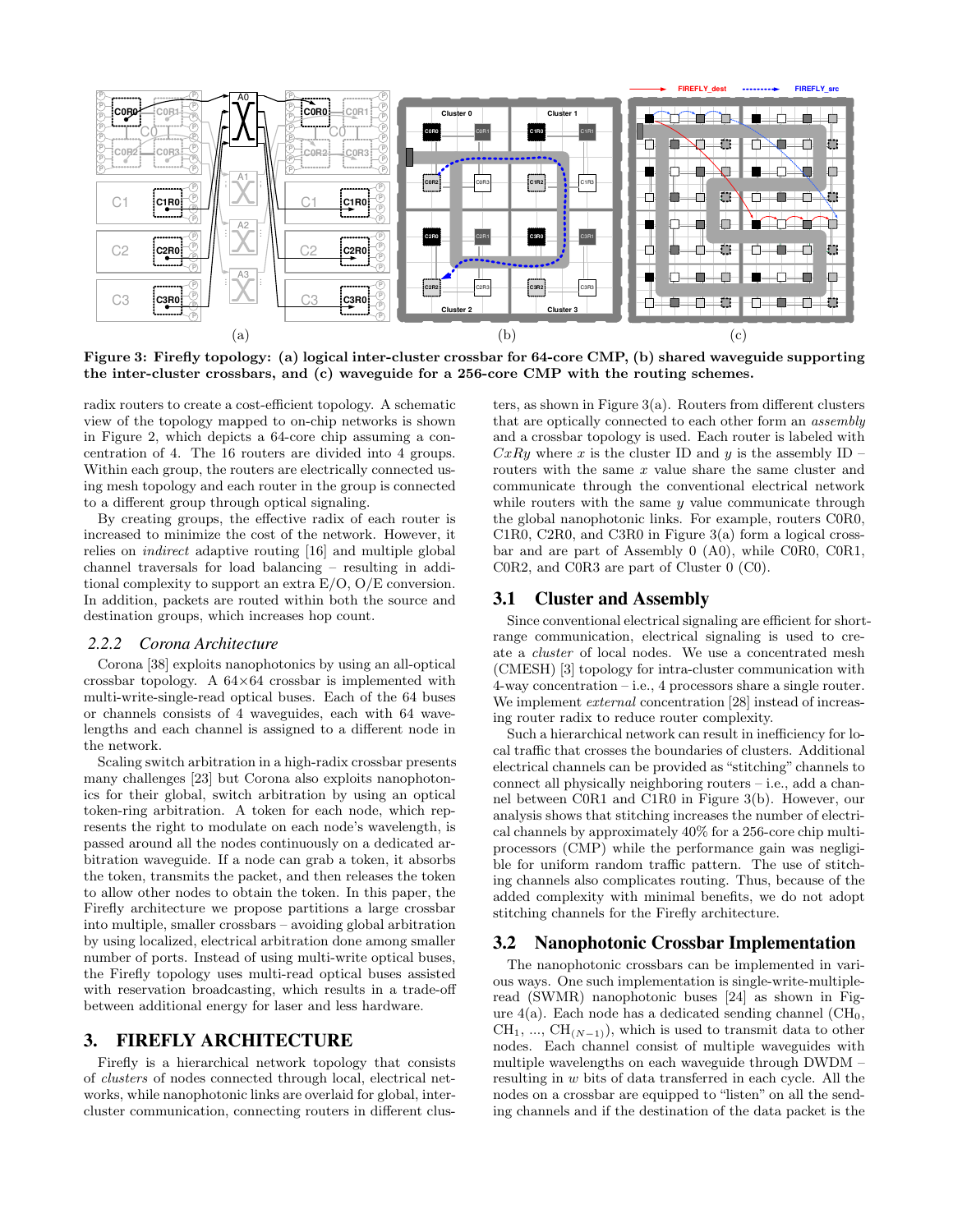

Figure 4: Implementations of a nanophotonic crossbar (a) Single-write-multi-read bus (SWMR), (b) Multi-write-single-read bus (MWSR), (c)<br>Reservation-assisted SWMR (R-SWMR), (d) Reservation-assisted SWMR (R-SWMR), Reservation flit

current node, the packet is received. Thus, each node uses one channel to transmit data while having  $N-1$  channels to receive from the other  $N-1$  nodes.

Another implementation of nanophotonic crossbars is multiplewrite-single-read (MWSR) nanophotonic buses as shown in Figure 4(b). Each router "listens" on a dedicated channel and sends on the listening channels of all the other routers. Contention is created when two routers (e.g.,  $R_0$  and  $R_1$ ) in Figure 4(b)) attempt to transmit to the same destination  $(R_{N-1})$  using the same channel  $(CH_{(N-1)})$ . Thus, arbitration is required to guarantee that only a single router transmits on a given channel at any moment. The all-optical crossbar (OP XBAR) we evaluate in Section 4 adopts MWSR and uses token-based arbitration to resolve write contention.

The SWMR and MWSR implementations have their respective pros and cons. SWMR avoids the need for global arbitration by preventing write contention; however, SWMR has higher power consumption. As shown in Figure  $4(a)$ , when a router  $(R_0)$  sends a packet, it essentially broadcasts to all the other  $N-1$  routers, which are continuously coupling energy from the laser of the sending channel  $(CH_0)$ to check if they are the destination. Thus, the sender  $(R_0)$ has a fan-out of  $(N - 1)$  and the laser power has to be, in general,  $(N-1)\times$  stronger than that of a unicast laser, to activate all the receivers. Extra demodulation power is also consumed during this broadcast process.

## **3.3 Reservation-assisted SWMR**

One possible improvement over the baseline SWMR implementation is to turn off the receiver ring detectors as soon as possible by broadcasting the head flit<sup>1</sup>. Once the head flit is broadcast, all the receivers can compare their ID with the destination ID within the head flit. Non-destination receivers can turn off their detectors and the SWMR bus essentially becomes a unicast channel for the remaining flits in the packet. Thus, theoretically, unicast laser power can be used for the transmission of the remaining flits. However, this method has significant limitations. First, with wide datapath, packets consist of only few flits – thus, broadcasting the head flit is still inefficient. Second, since off-chip laser source is employed and the routers are physically far from



Figure 5: Pipeline stages for a 3-flit packet from C0R0 to C5R3. Single cycle routers (RT), Reservation Broadcast (RB), link traversal (LT), and optical input arbitration (OA)

the laser sources, it is difficult to regulate the laser power on-the-fly at a flit granularity.

To overcome these problems and achieve both localized arbitration and power efficiency, we propose the implementation of reservation-assisted SWMR (R-SWMR) buses. Dedicated reservation channels  $(\text{CH}_{0a}, \text{CH}_{1a}, \ldots, \text{CH}_{(N-1)a})$  are used to reserve or establish communication within the assemblies as shown in Figure  $4(c)$ . All the receivers are turned off by default. When a router attempts to send a packet, it first broadcasts a reservation flit, which contains the destination and packet length information, to all the other routers within the assembly. Then, only the destination router will tune in on the corresponding data channel to receive the packet in the following cycles, while all the other routers in the assembly will not be coupling laser energy – resulting in point-to-point or unicast communication instead of expensive broadcast on the wider data channels. R-SWMR results in an extra pipeline stage – Reservation Broadcast (RB), as shown in Figure 5. Virtual cut-through flow control [19] is adopted to guarantee that packets are not interleaved once a reservation is established.

Thus, with R-SWMR, we avoid power hungry broadcasting on the wide data channels, but still eliminate the need for global arbitration by broadcasting on the much narrower dedicated reservation channels.

An example is shown in Figure  $4(c)$ . For an assembly of size  $N$ , with w-bit datapath and supporting s different packet sizes, the reservation flit is  $\log N + \log s = \log(Ns)$ bits wide, with  $\log N$  bits used for destination identification and  $\log s$  bits for packet size information. When  $R_0$  tries to send a packet to  $R_{N-1}$ , it first broadcasts on the reservation channel CH<sub>0a</sub>, to inform  $R_{N-1}$  to listen on CH<sub>0</sub> in the following cycles, then the  $w$ -bit flits are sent, with unicast power, from  $R_0$  to  $R_{N-1}$ . The reservation channels in the R-SWMR architecture introduces overhead in terms of area and energy. The area overhead in terms of additional waveguide is  $\log(Ns)/w$  and the static laser power overhead is approximately  $(N-1) \log(Ns)/w$ . The dynamic E/O and O/E power overhead for reservation flits depends on the packet size t and can be estimated as  $\log(Ns)/(wt)$ . Based on the parameters that we used in our evaluation in Section 4 ( $N = 8, s = 2, w = 256, t = 2$ ), this results in only 1.5% area overhead, 11% static power overhead, as well as 5.5% dynamic power overhead.

#### **3.4 Router Microarchitecture**

To support the Firefly architecture, one extra port is required for inter-cluster communication as shown in Figure 6, which highlights the added logic compared to a conventional virtual-channel router. With R-SWMR implementation, each router sends data on a dedicated channel and thus, packets going to any other cluster are switched to the

<sup>1</sup>A packet is partitioned into one or more flits and a packet consists of a head flit, followed by zero or more body flits [11].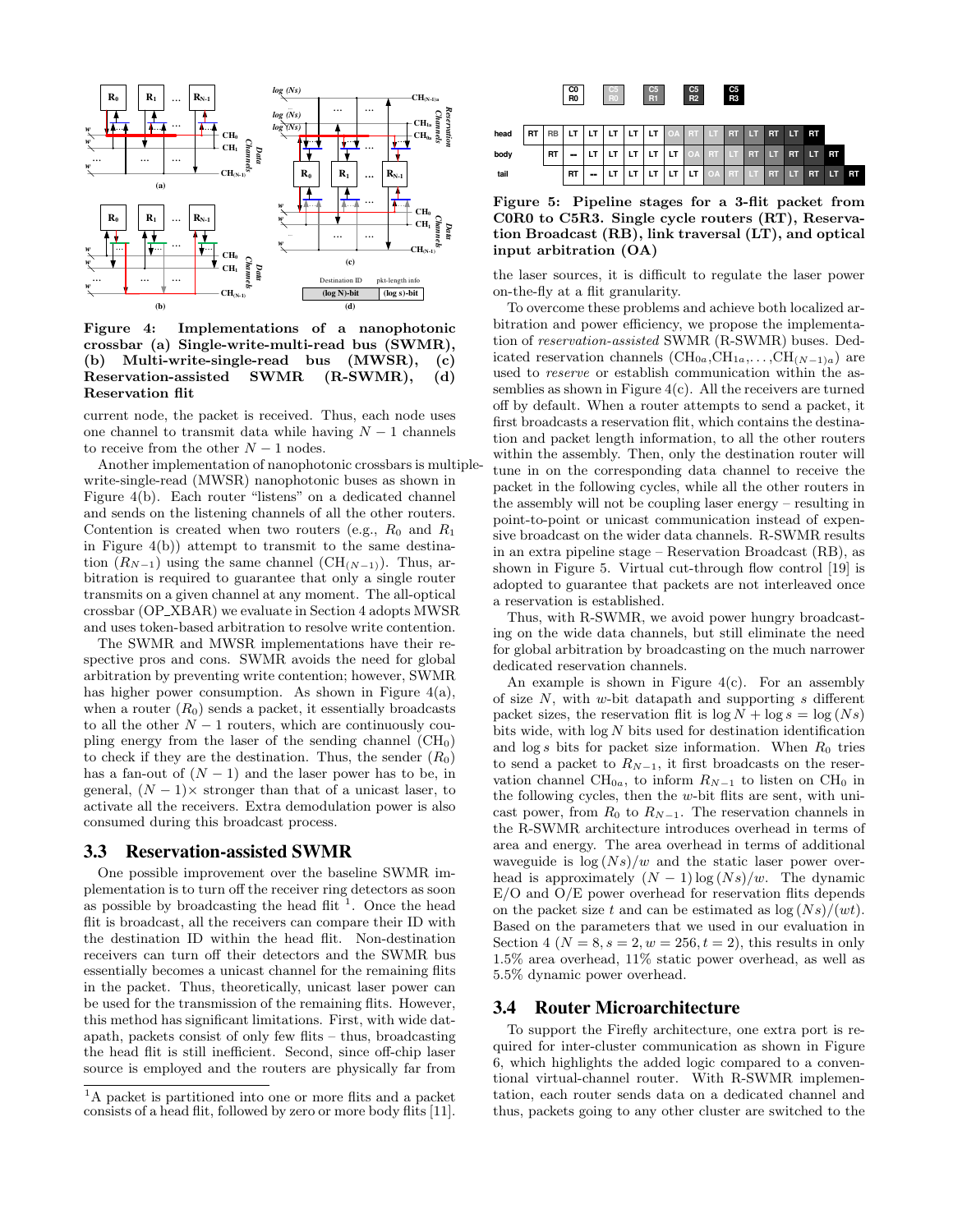

Figure 6: On-chip network router microarchitecture for Firefly.

same router output port for  $E/O$  conversion. On the receiver end, each router has separate receivers and buffers for every other router in the same assembly. The detectors of the reservation channels compare the destination ID in the received reservation flit (from all the senders in different clusters), and controls which receivers on the data channels to turn on for O/E conversion and the duration of the reception. Buffered packets, from different clusters are then multiplexed into a single global input port of the router. Round robin arbitration is used for the local arbitration and we conservatively allocate one extra cycle for the arbitration (OA stage in Figure 5).

With this architecture, the inter-cluster crossbar arbitration is localized to the receiver side. While avoiding global bus arbitration, this architecture requires extra buffers. For a cluster size of 8, it requires  $1.4\times$  more buffers than a radix-5 virtual-channel router, if the per-VC buffer depth and the number of VCs are held constant.

## **3.5 Routing and Flow Control**

Routing in Firefly consists of two steps: intra-cluster routing and traversing the nanophotonic link. The intra-cluster routing can be done either within the source cluster (FIRE-FLY\_src) or the destination cluster (FIREFLY\_dest), as shown in Figure 3(c). For FIREFLY\_src, the packet first traverses the electrical links within the source cluster (C0) towards the "take-off" router (C0R3). Then, it traverses the nanophotonic link to reach its final destination (C5R3). The routing steps are reversed with FIREFLY\_dest – first traversing the nanophotonic link to reach the destination cluster and then, routing within the destination cluster to reach its destination. A third option (FIREFLY\_rand) is to randomize between these two schemes. For both FIREFLY\_src and FIRE-FLY dest, no additional virtual channel (VC) is needed to avoid routing deadlock but for FIREFLY\_rand, 2 VCs are required. Our analysis shows that all the 3 routing schemes show very similar performance and for the rest of this paper, we use FIREFLY\_src for evaluation.

Credit-based flow control is used for both local, electrical channels and the global, optical channels to ensure no packets are dropped in the network. Credits are decremented once a flit is ready to be transmitted and sent back upstream through piggybacking. Note that there are multiple buffers at each optical input port before the multiplexer (Figure 6) and their credits are maintained separately and sent upstream to different routers.

## **3.6 Summary of the Firefly Architecture**

Nanophotonic communication provides many benefits such as low latency, high bandwidth density, and repeater-less long range transmission. However, it also presents some new challenges. Various aspects of Firefly are designed to address these challenges to improve the efficiency of the design.

- Hierarchical Architecture: Even though nanophotonics can transmit data at the speed of light, it also consumes considerable amount of energy in the form of static and dynamic power dissipation  $(0.5pJ/bit$  [5]). Thus, Firefly uses nanophotonics only for long, intercluster links, while utilizing economical electrical signaling for local, intra-cluster links. Hence the total hardware and power consumption is reduced.
- Efficiently Partitioned Optical Crossbars: Crossbar as a topology has many benefits, including uniform bandwidth and unit network diameter. However, the conventional, electrical crossbar scales poorly, while the all-optical crossbar requires global arbitration. Firefly uses multiple smaller crossbars – eliminating the need for global arbitration and also reducing the hardware complexity. We localize the arbitration for each small crossbar and exploit R-SWMR optical buses to reduce power consumption.
- Simplifying Routing with Extra Bandwidth: Instead of relying on adaptive, non-minimal routing which requires multiple  $E/O$ ,  $O/E$  conversions, we leverage the high-bandwidth density provided by nanophotonics and devised a topology that provides scalable intercluster bandwidth, which scales up with the number of routers in a cluster.

# **4. EVALUATION**

In this section, we evaluate the performance of Firefly and compare it against alternative architectures using synthetic traffic patterns and traces from SPLASH2 [40] and MineBench [30] benchmarks. We compare energy efficiency of alternative architectures, provide discussion on the impact of datapath width, and discuss how different cost models impact the optimal architecture.

## **4.1 Simulation Methodology**

A cycle accurate network simulator is developed based on the booksim simulator [11, 3] and modified to represent the topologies and routing algorithms that are evaluated. The simulator models both a 4-stage pipelined router [11, 37] and an aggressive, single-cycle router [27]. The total latency of E/O and O/E conversion is reported to be around 75ps [18] and is modeled as part of the nanophotonic link traversal time. Assuming a die size of  $400mm^2$ , the nanophotonic link traversal time amounts to be 1 to 8 cycles based on the distance between the sender and receiver. Electrical link

Table 1: Simulation configuration

| $\overline{\text{Concentration}}$ (# cores per router) |                      |
|--------------------------------------------------------|----------------------|
| Total Buffer per link                                  | 1.5KB                |
| Router Pipeline Stages                                 | $4$ -cycle / 1-cycle |
| Electrical Link Latency                                | 1 cycle              |
| Optical Link Latency (func of dist)                    | $1 - 8$ cycles       |
| Data bus width / Flit Size                             | $256$ -bit           |
| <b>CPU</b> Frequency                                   | $5 \text{ GHz}$      |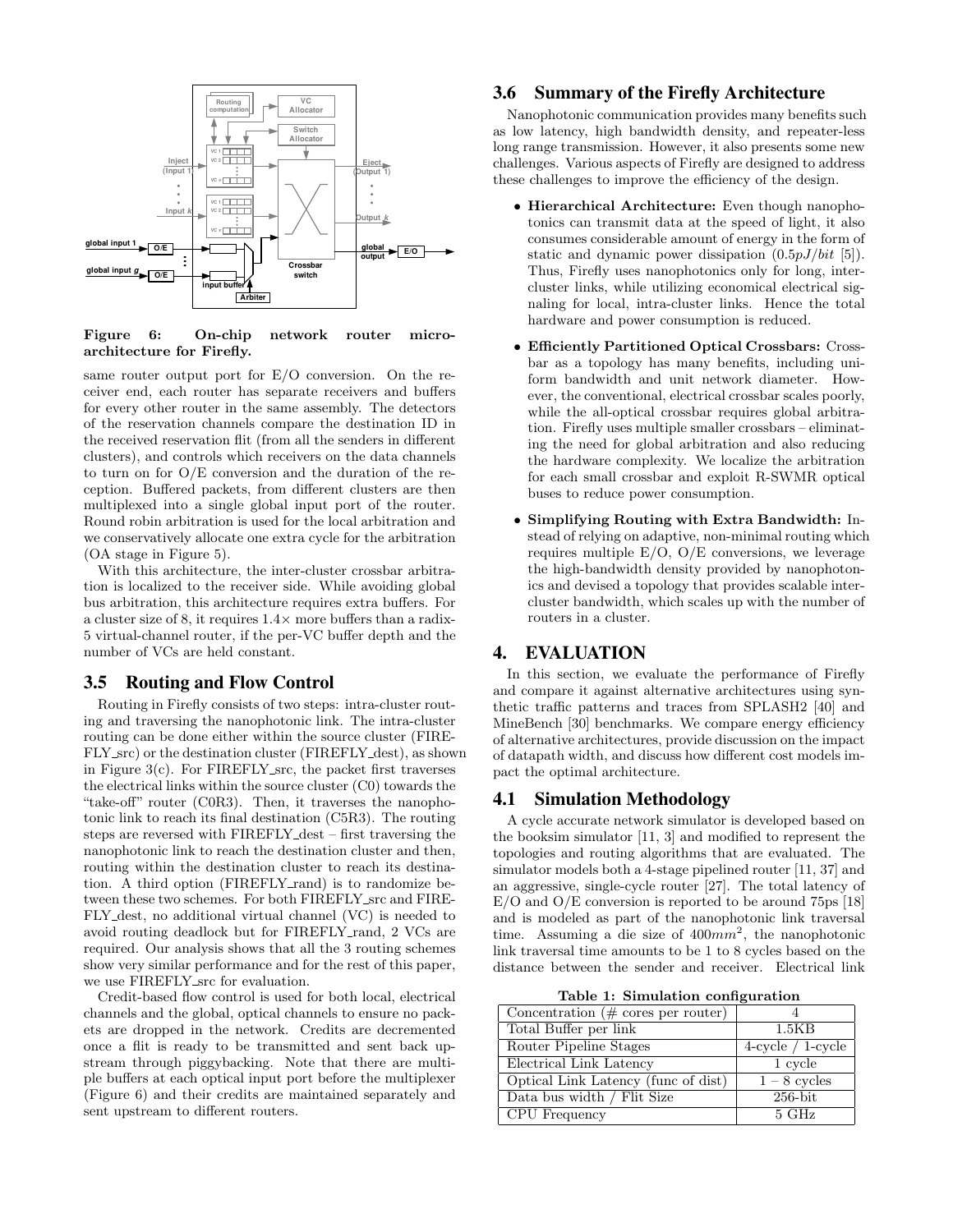Table 2: Evaluated topologies & routing

| <b>Code Name</b> | <b>Topology</b>                                                                                 | <b>Global Routing</b>                                                             | Min<br>#VC |
|------------------|-------------------------------------------------------------------------------------------------|-----------------------------------------------------------------------------------|------------|
| <b>CMESH</b>     | <b>Concentrated mesh</b>                                                                        | dimension-ordered routing                                                         | 1          |
| <b>DFLY MIN</b>  | Dragonfly topology mapped to                                                                    | Minimal routing, traversing<br>nanophotonics at most once.                        | 2          |
| <b>DFLY VAL</b>  | on-chip network                                                                                 | Nonminimal routing,<br>traversing nanophotonics up<br>to twice.                   | 3          |
| <b>OP XBAR</b>   | All-optical crossbar using token<br>based global arbitration                                    | destination-based routing                                                         |            |
| <b>FIREFLY</b>   | <b>Proposed hybrid architecture</b><br>with multiple logical optical<br>inter-cluster crossbar. | Intra-cluster routing in the<br>source cluster before<br>traversing nanophotonics |            |

traversal time is modeled as 1 cycle between neighboring routers, as the time to cover the distance is predicted to be 50 ps for 45 nm technology [10]. The clock frequency is targeted at 5GHz. Table 1 summarizes the architectural configuration.

The topologies and routing algorithms evaluated are listed in Table 2. We evaluate a CMP with 256 cores. All topologies implement a concentration factor of  $4 - i.e.,$  four processor nodes sharing a single router such that the topologies result in a 64-node network. To reduce the complexity, we assume an external implementation of concentration [28]. Because of the complexity of indirect adaptive routing [16] in on-chip networks for a Dragonfly topology, we use both minimal (MIN) routing and non-minimal routing with Valiant's algorithm (VAL) to evaluate the performance of Dragonfly. OP XBAR uses token-based global arbitration similar to Corona [38]. However, OP XBAR is not identical to the Corona architecture. For example, in the token arbitration of Corona, multiple requests can be submitted for arbitration in a single cycle to increase the chance of obtaining a token [7]. This arbitration will increase the throughput on traffic patterns such as uniform random compared to our OP XBAR. However, we assume a single request from four nodes can be submitted for arbitration to simplify the architecture and provide a fair comparison against alternative architectures.

The network traffic loads used for evaluation are listed in Table 3. In addition to load/latency comparisons, we evaluate synthetic workloads to model the memory coherence traffic of a shared memory with each processor generating 100K remote memory operations requests. Once requests are received, responses are generated. We allow 4 outstanding requests per router to mimic the effect of MSHRs – thus, when 4 outstanding requests are injected into the network, new requests are blocked from entering the network until response packets are received. The synthetic traffic patterns used are described in Table 3 and include two traffic patterns (Mix $\text{L}x$  and Taper $\text{L}x\text{D}y$ ) that incorporate traffic locality [13].

## **4.2 Load-Latency Comparison**

To compare the throughput of the various topologies, the simulator is warmed up under the specified loads without taking measurements until steady-state is reached. Then a sample of injected packets are labeled during a measurement interval. The simulation is run until all labeled packets exit the system. The performance of the system is measured utilizing the time it takes to process these labeled packets. The total amount of buffer for each port is fixed at 48 flits



Figure 7: Load latency curve (single-flit pkts) for  $(a, c)$  bitcomp and  $(b, d)$  uniform traffic using  $(a, b)$ single-cycle router and (c,d) 4-cycle router.

and is divided into the minimum number of virtual channels needed by each topology/routing algorithm, as listed in Table 2. The cumulative injection rates for the four concentrated processors are used as the load metrics.

Figure 7 shows the results of two synthetic traffic patterns, bitcomp and uniform random. In the comparison, the bisection bandwidth for the topologies using nanophotonics is held constant – i.e., the number of waveguides are identical. However, the amount of optical hardware (e.g., ring modulators) to support the topologies are different: Dragonfly requires approximately  $\frac{1}{4}$  the number of rings of the Firefly and  $\frac{1}{32}$  that of the OP\_XBAR. Firefly exceeds the throughput of Dragonfly (both DFLY\_MIN and DFLY\_VAL) by at least 70% and OP XBAR by up to 4.8× because of better utilization of the optical channels. For Dragonfly, the number of global channels in each router needs to be increased to provide sufficient global bandwidth [21]; however, this would require increasing the router radix and complexity and we do not assume this implementation of Dragonfly. The throughput of OP XBAR is limited by the token based channel arbitration scheme. For example, under uniform random traffic, with single flit packets, each packet has to wait for 4 cycles on average before being sent, hence the throughput is less than 0.25. Alternative arbitration schemes such as generating multiple requests for the token [7] can improve the throughput but would also require additional complexity.

Compared to CMESH, Firefly reduces zero-load latency by 24% and 16% for bitcomp and uniform random traffic, respectively. With use of low-latency nanophotonics, the reduction increases to over 30% if 4-cycle routers are assumed. Despite higher hop count in the Firefly topology compared to OP XBAR, with single-cycle routers and uniform random traffic, the zero-load latency of Firefly is within 24% of OP XBAR which does not require any intermediate routers because OP XBAR has to wait, on average, 4 cycles for the token before traversing the waveguide. However, if the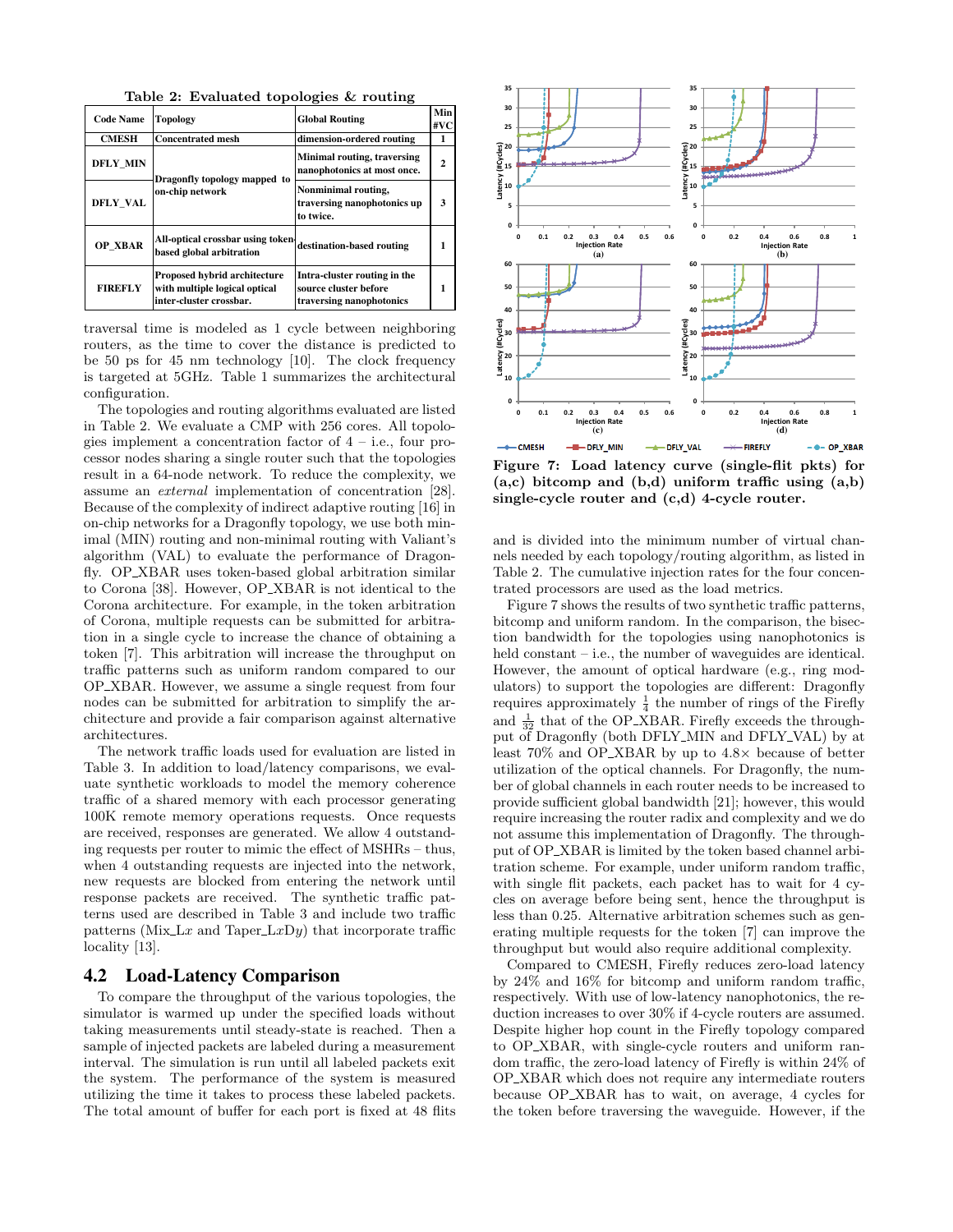| TUDIC OF THE WOLK TOUGH           |                                                                                                                             |                            |                                                                     |
|-----------------------------------|-----------------------------------------------------------------------------------------------------------------------------|----------------------------|---------------------------------------------------------------------|
| <b>Synthetic Traffic Patterns</b> |                                                                                                                             | <b>Traces</b>              |                                                                     |
| <b>Traffic Name</b>               | <b>Details</b>                                                                                                              | <b>MineBench</b>           | kmeans, scalparc                                                    |
| <b>Bitcomp</b>                    | $dest id = bit-wise not (src id)$                                                                                           | <b>SPLASH2</b>             | barnes, cholesky, lu, water spatial                                 |
| <b>Neighbor</b>                   | Randomly send to one of the source's neighbors                                                                              | <b>Synthetic Load Type</b> | <b>Details</b>                                                      |
| Transpose                         | $(i,j) \Rightarrow (j,i)$                                                                                                   | <b>Synthetic Workload</b>  | 100K reqs/node,                                                     |
| Uniform                           | Uniform Random traffic                                                                                                      |                            | request & reply inter-dependence.                                   |
| Mix Lx                            | Mixture of intra-cluster and inter-cluster U.R. traffic. $x$ is the<br>ratio of intra-cluster traffic.                      |                            | Read_Req & Write_Reply: 8 Bytes<br>Write_Req & Read_Reply: 64 Bytes |
| Taper_Lx $Dy$                     | Mixture of short-range and long-range U.R. traffic. x is the<br>ratio of short-range (manhatton distance $\lt y$ ) traffic. |                            |                                                                     |

Table 3: Network loads



Figure 8: Load latency curves (5-flit Pkts, singlecycle router) (a) bitcomp, (b) uniform

router latency is increased to 4 cycles, Firefly results in 2.4× increase in zero-load latency compared to OP XBAR. The need for intra-group routing at both the source and destination groups increases the latency of Dragonfly and results in 16% and 26% higher zero-load latency compared to the Firefly for single-cycle and 4-cycle routers, respectively.

#### *4.2.1 Packet Size Impact*

Figure 8 shows the load-latency curve for the various architectures under traffic with 5-flit packets. Comparing Figure 7 and Figure 8, one interesting observation is that larger packet size results in improved throughput for OP XBAR. This is because OP\_XBAR holds on to the token when sending the multiple flits in a packet and improves the average utilization of the token and channel. However, the localized arbitration of Firefly still allows more than 25% throughput increase compared to OP XBAR.

### **4.3 Synthetic Workload Evaluation**

Workloads using synthetic traffic patterns are used to compare the different topologies, with completion time of execution used as a metric for comparison (Figure 9). With 256-bit flit size, read requests and write replies are singleflit packets and 64B cache lines in read replies and write requests will require 2 flit packets. Assuming single-cycle routers and with the exception of neighbor traffic, Firefly provides the highest performance across all traffic patterns thanks to its low latency and high throughput. Compared to CMESH, Firefly reduces the execution time by 29% on average, apart from the neighbor traffic, where Firefly suffers from the "boundary"effect as described earlier in Section 3.1.

Compared to OP XBAR, an average of 40% execution time reduction is achieved with low per-hop latency. However, if 4-cycle routers are assumed, the comparison changes. For traffic with little locality such as bitcomp and transpose permutation traffic, OP XBAR with a network diameter of one outperforms Firefly by 9% and 17%, respectively. However, because of the hierarchical network of the Firefly topology, Firefly outperforms OP XBAR by 14% and 22% on highly localized traffic patterns mix L0.7 and taper L0.7D7, respectively. The higher hop count of CMESH results in higher performance degradation with 4-cycle router as the Firefly provides up to 51% speedup over CMESH. Performance of Dragonfly heavily relies on the choice of routing scheme for different traffic. Even with a proper routing scheme adopted for Dragonfly, Firefly still achieves around 22% execution time reduction on average (compared with the better of DFLY\_MIN and DFLY\_VAL). This is because of the 8× inter-cluster bandwidth provided by the Firefly topology.

## **4.4 Trace-Based Evaluation**

Traces from SPLASH2 and MineBench benchmarks are used to compare the performance of the various architectures. We use the average latency of packets injected into the network as a metric in our comparison as shown in Figure 10. Assuming 4-stage routers, Firefly reduces average packet latency by 30% on average compared to CMESH and is within 50% compared to OP XBAR. With a single-cycle router, the latency is reduced by 32% on average compared to OP XBAR. For benchmarks such as Scalparc where a hot-spot traffic is created with a single node as the bottleneck, Firefly provides 62% reduction in latency compared to OP XBAR (27% with 4-cycle router).

## **4.5 Energy Comparison**

#### *4.5.1 Energy Model*

In this section, we estimate the energy consumption of the various architectures under the same network loads. We model the energy components in Table 4. The functioning of ring modulators and resonators are sensitive to temperature and thus requires external heating [5]. OP XBAR consists of 8× more micro-rings compared to Firefly, but considering the heat flow, we assume a  $4\times$  ring heating power. Similarly, we assume Dragonfly consumes  $\frac{1}{3}$  heating power compared to Firefly as it has  $\frac{1}{4}$  amount of rings. To establish the communication within an assembly, Firefly needs to broadcast on the reservation channels, as described in Section 3.2, and the laser power for the reservation channels is estimated to be 7× that of a unicast laser. We conservatively ignore the laser power for the token waveguides in OP XBAR. A 1-to-64 demux is used for OP XBAR to route flits to the ap-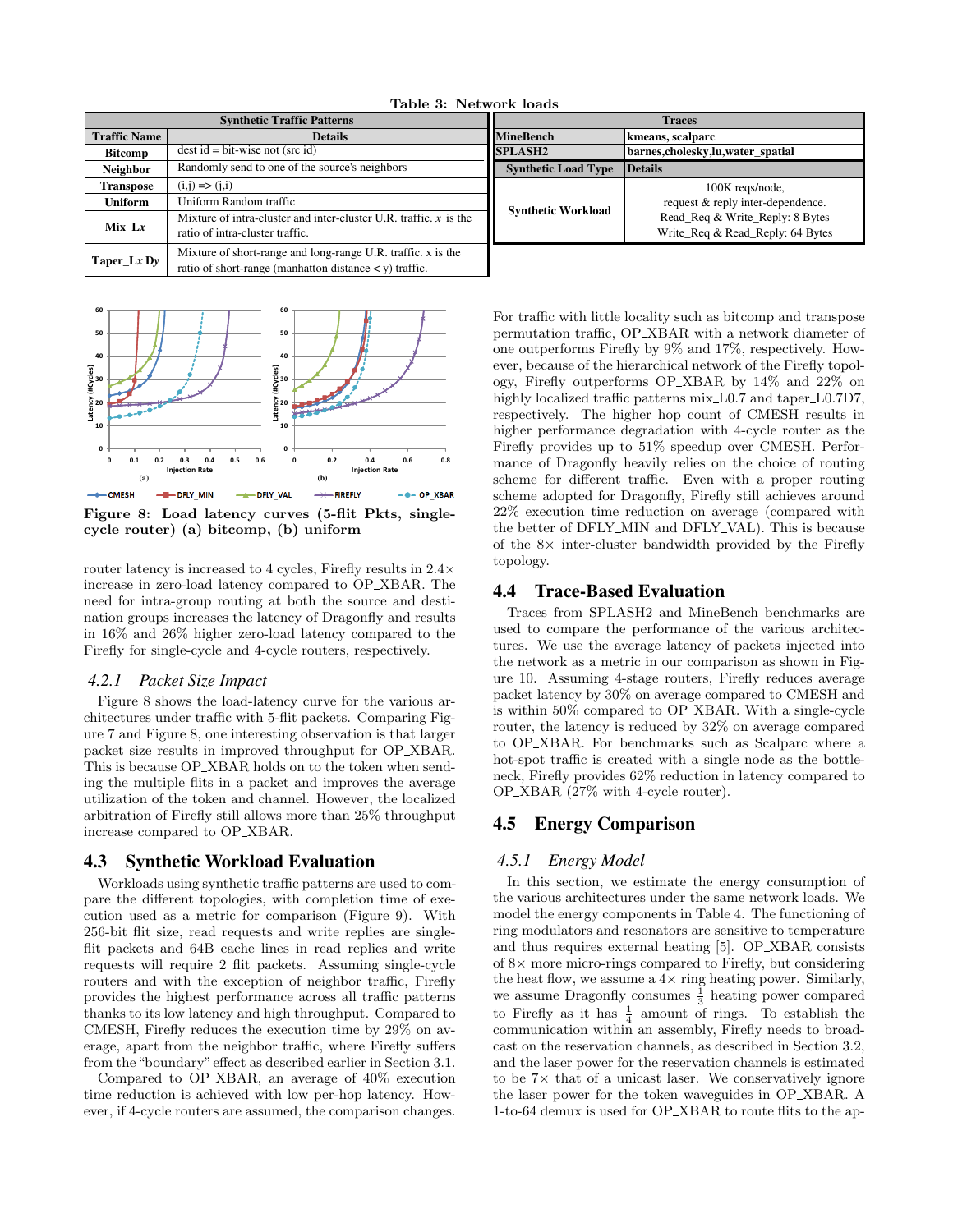

Figure 9: Normalized (with respect to CMESH, uniform traffic, single-cycle router) execution time for synthetic workloads



|  |  | Table 4: Energy components |
|--|--|----------------------------|
|--|--|----------------------------|

| Dynamic Power                      | <b>Static Power</b> |
|------------------------------------|---------------------|
| Router Buffer                      | Laser               |
| Router Switch / Demux              | Ring Heating        |
| Electrical Link Traversal          |                     |
| Photonic Modulation & Demodulation |                     |

|  |  |  | Table 5: Firefly energy parameters [5, 38] |  |  |  |
|--|--|--|--------------------------------------------|--|--|--|
|--|--|--|--------------------------------------------|--|--|--|

| Flit Size                              | $\overline{256}$ bits |
|----------------------------------------|-----------------------|
| Electrical Router $(pJ/flit/hop)$      | 60                    |
| Electrical Link $(pJ/flit/hop)$        | 38                    |
| Optical Transmission $(pJ/\text{fit})$ | 40                    |
| Chip Laser Power $(W)$                 | 9.3                   |
| Chip Ring Heating Power $(W)$          | 3.6                   |

propriate modulator circuit. Dynamic energy consumption in the routers and demux are estimated according to their respective sizes (number of inputs  $\times$  number of outputs). Electrical leakage power is ignored across all the topologies.

To represent the state-of-art energy consumption of electrical links, we assume the per-hop electrical energy consumption to transmit a 256-bit flit to be  $98pJ/hop$  [38]. For the optical components, values reported by Batten et. al. [5] are followed. With these parameters, the resulting energy parameters for Firefly with 256-bit flits are listed in Table 5. The total static optical power (laser and ring heating) is 12.9W for Firefly. The ring heating power of OP XBAR is estimated to be  $4\times$  of Firefly at 14.3W, while its laser power is lower at 8.4W, giving a total of 22.7W. Dragonfly requires even fewer rings than Firefly and its total static optical power comes to 9.6W.

#### *4.5.2 Synthetic Workload Energy Comparison*

A detailed energy breakdown is shown in Figure 11 for taper L0.7D7 and bitcomp traffic assuming single-cycle routers. With partitioned crossbars, Firefly reduces the amount of micro-rings on the datapath by a factor of 8 compared to OP XBAR and thus saves 75% ring heating energy. The reservation broadcasting imposes a 11% static laser power overhead for Firefly as compared to OP XBAR. However, due to the high throughput and low execution time (i.e., 57% under bitcomp) of Firefly, the average laser energy per packet is 37% lower in Firefly under bitcomp traffic than OP XBAR. For a similar reason, the per-packet ring heating energy for Firefly is 14% of that in OP XBAR for bitcomp traffic. Firefly utilizes local electrical meshes, and the associated router and electrical link traversal energy constitutes 65% of the total per-packet energy for bitcomp traffic. But overall, Firefly achieves only a 4% per-packet energy reduction over OP XBAR under bitcomp traffic. When locality is introduced in the traffic, the reduced average hopcount and reduced optical link traversal in Firefly results in much lower per-packet energy consumption. Thus, for taper L0.7D7, Firefly reduces per-packet energy consumption by 34% over OP XBAR.

CMESH is also sensitive to traffic locality. For global traffic like bitcomp, the large hop counts results in low energy efficiency. For such traffic patterns, CMESH performs worse than all the optical alternatives. When locality is available, the efficiency of CMESH significantly improves. However, with taper\_L0.7D7, Firefly still achieves  $14\%$  lower per-packet energy consumption than CMESH, while 18% reduction is achieved for bitcomp traffic. Dragonfly topology requires less optical hardware than Firefly and thus consumes lower heating power. However, VAL routing requires traversing nanophotonic links twice while minimal routing does not exploit path diversity and results in poor performance – which translates into increased static energy consumption.

Figure 12 shows the energy consumption for a wide range of synthetic workloads. In general, OP XBAR is more effi-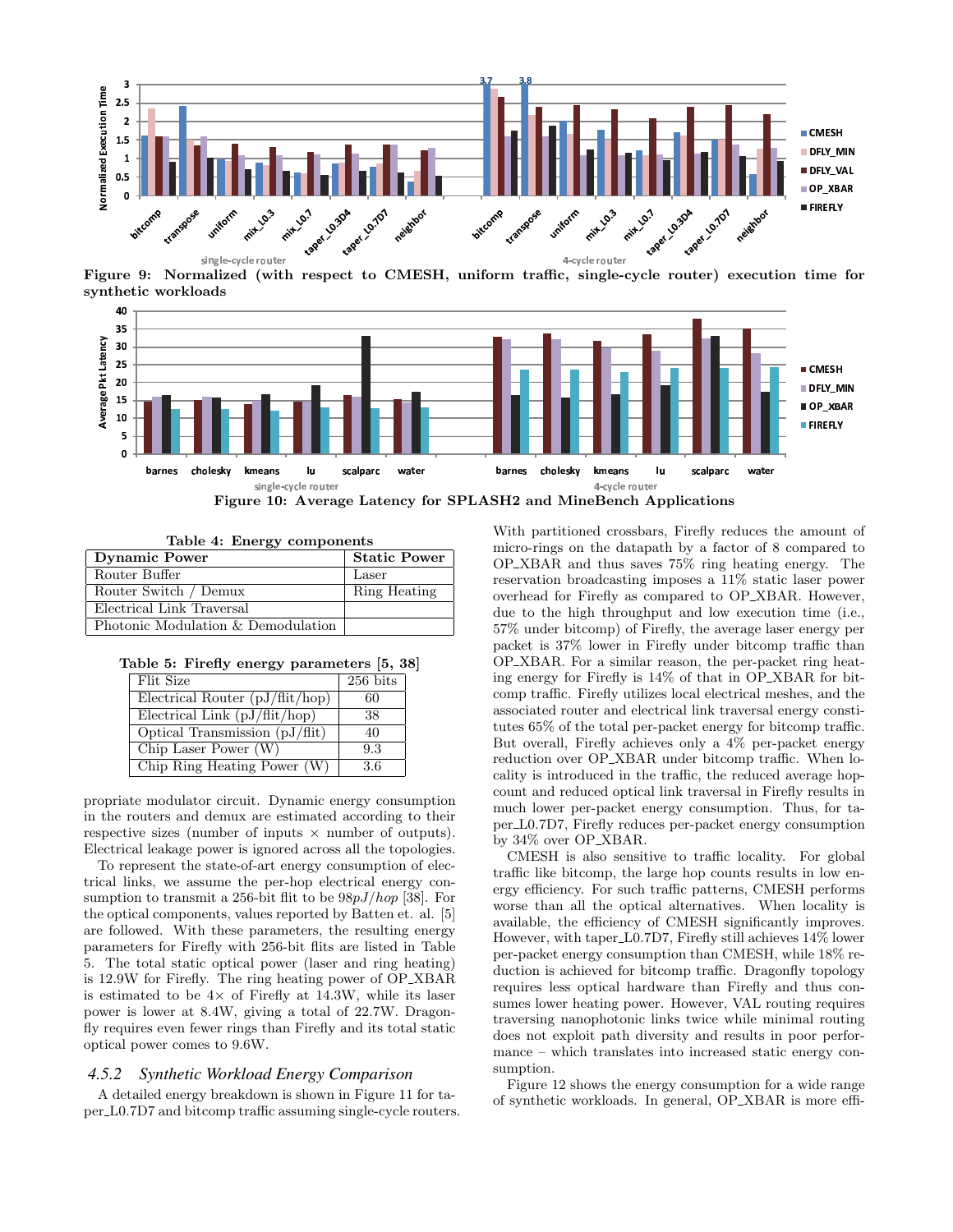

Figure 11: Energy breakdown for bitcomp and taper L0.7D7 traffic (1-cycle router)





Figure 13: Energy delay product for synthetic workloads normalized to CMESH

cient for global traffic patterns (with 4-cycle routers, OP XBAR is most efficient for bitcomp and uniform traffic), while CMESH and Firefly are more efficient for traffic with locality. On average, Firefly reduces per-packet energy consumption by 4% over OP XBAR with 4-cycle routers (21% if single-cycle routers are used). Compared with CMESH, with singlecycle routers, Firefly consumes 8% less energy per packet on average except for neighbor traffic.

#### *4.5.3 Synthetic Workload Energy Delay Product Comparison*

In addition to performance and energy consumption, we compare the efficiency of the alternative topologies by using the Energy-Delay-Product (EDP) (= Total Energy  $\times$  Total Execution Time) metric as shown in Figure 13. With 4-cycle routers, OP XBAR is most efficient for global traffic patterns (bitcomp, transpose, and uniform), and has on average 25% lower EDP than Firefly. However, with locality in the traffic, Firefly reduces EDP by up to 38% compared to OP XBAR on mix and taper traffic patterns. Firefly also

reduces EDP by up to 51% compared to CMESH on all traffic patterns except neighbor traffic. By reducing the per-hop latency to a single-cycle router, Firefly is the most efficient across all non-neighbor traffic patterns – achieving EDP reduction by up to 64% compared to OP XBAR, and up to 59% compared to CMESH.

# **4.6 Impact of Datapath Width**

The wide datapath of on-chip networks are used to exploit abundant on-chip bandwidth; however, a wider datapath can also increase the cost of the network despite its higher performance. In Figure 14, we compare alternative architectures as we vary the width of the datapath for bitcomp and uniform random traffic patterns. The impact of datapath width across the architectures and traffic patterns is similar for both performance and energy cost. Reducing datapath width increases the serialization latency and thus, reduces performance. However, the energy per packet is also lowered with narrower datapath because of the reduced static and dynamic power consumption. For exam-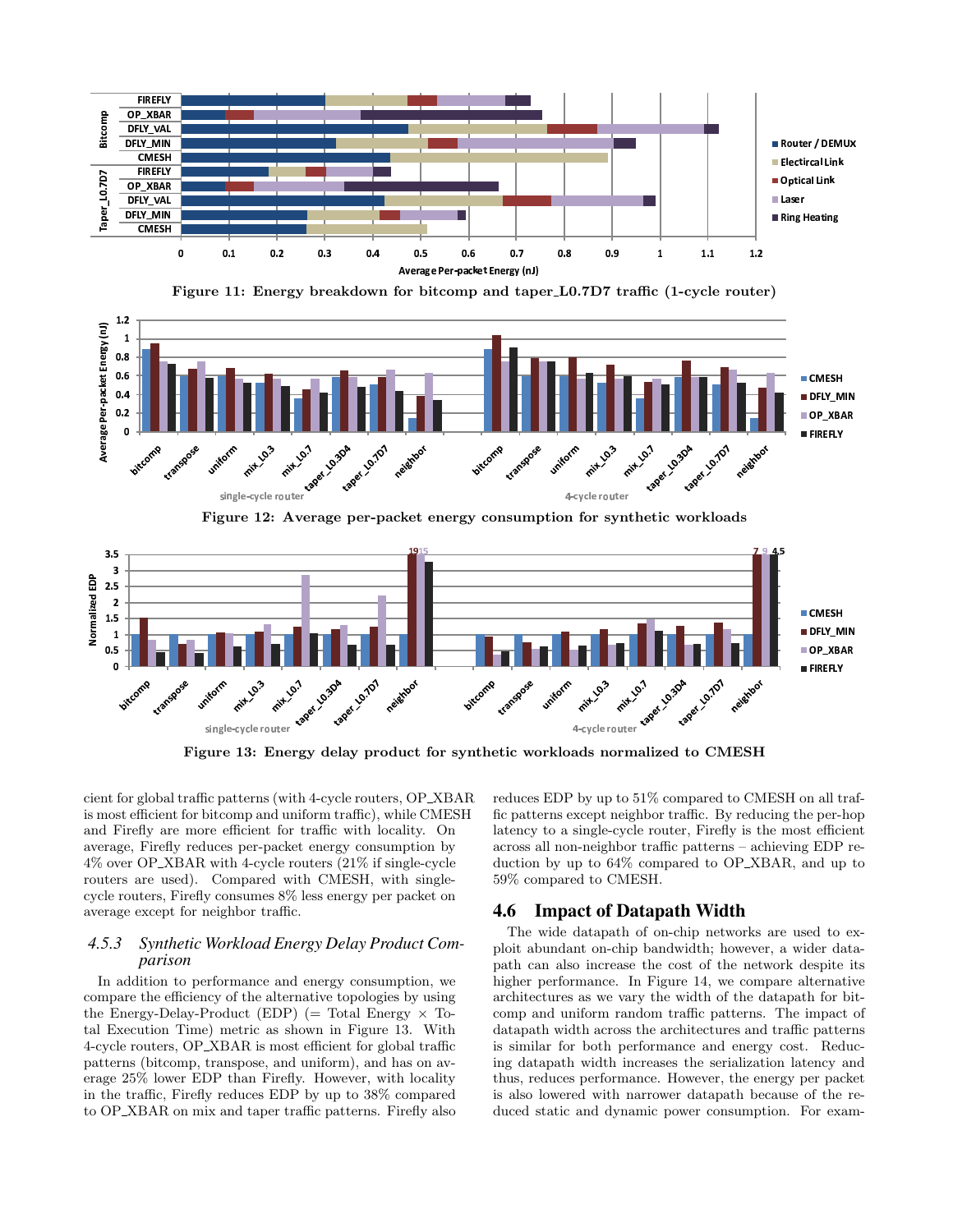

Figure 14: Datapath width trade-off. Execution time and per-pkt energy are normalized to 256-bit CMESH under uniform random traffic. EDP is normalized to 256-bit CMESH under each traffic pattern.



Figure 15: Technology sensitivity comparing OP XBAR vs. Firefly under (a) bitcomp and (b) taper L0.7D7 traffic and (c) CMESH vs. Firefly under taper L0.7D7 and bitcomp

ple, when reducing the datapath width by  $2\times$  (from 256) to 128 bits), the performance of Firefly is reduced by up to 23% while also reducing the energy per-packet by up to 33%. When the EDP of the different datapath width are compared, the optimal datapath width of each architecture vary. For example, for all-electrical CMESH, wider datapath is more efficient for both bitcomp and UR because of the significant increase in performance. On the other hand, for all-optical OP XBAR, narrower datapath are more efficient for bitcomp as the performance benefit of increased datapath width is much smaller. For the Firefly topology, a more efficient architecture can be achieved by halving the datapath from 256 to 128 bits and reducing EDP by up to 20%

## **4.7 Technology Sensitivity Study**

The comparison of alternative architectures was based on the technology parameters described in Section 4.1. However, as technology continues to evolve, technology parameters will change and impact the energy cost of the various topologies in different ways. In this section, we vary the energy cost of critical nanophotonic and electrical components and evaluate their impact on the efficiency of Firefly.

To evaluate the impact of nanophotonic technology, we use the following two parameters :

Ring Heating Ratio  $(\alpha) = \frac{\text{Future per-ring heating power}}{\text{Current per-ring heating power}}$ 

Laser Ratio  $(\beta) = \frac{\text{Future unicast laser power}}{\text{Current unicast laser power}}$ 

as they represent a significant component of nanophotonic

energy consumption. Although optical modulation and demodulation energy will change as technology evolves, for simplicity, we assume that they do not scale. The energy consumed by the electrical network is also assumed to be constant for this comparison. Figure  $15(a, b)$  shows the comparison of OP XBAR and Firefly where the y-axis is the per-packet energy of the OP XBAR normalized to that of Firefly. Any value greater than 1 on the y-axis represents technology parameters which results in Firefly consuming lower energy. With the parameters used in Section 4.1  $(\alpha = \beta = 1)$ , OP\_XBAR consumes 3.8% more energy than Firefly on bitcomp. However, our analysis shows that for  $\alpha \leq 0.9$  or  $\beta \leq 0.7$ , OP\_XBAR will consume lower energy. As the cost of nanophotonics is reduced with lower  $\alpha$  and  $\beta$  values, an all-optical architecture will be more efficient. However, for traffic with locality, such as taper L0.7D7 (Figure 15(b)), the power budget of ring heating needs to be reduced by 80% (i.e.,  $\alpha$  reduced to 0.2) for OP\_XBAR to consume less energy than Firefly.

In order to study the effect of scaling of electrical technology, we keep the cost of nanophotonics constant and vary the relative cost of electrical technology – electrical ratio,  $\gamma$ , as follows:

Electrical Ratio  $(\gamma) = \frac{\text{Future per-hop electrical energy}}{\text{Current per-hop electrical energy}}$ 

As shown in Figure  $15(c)$ , the traffic locality does not have a significant impact in comparing CMESH and Firefly as  $\gamma$ is changed. However, as  $\gamma$  is decreased, the per-hop energy cost of electrical network is reduced. With the energy cost of nanophotonic assumed to remain constant, if the cost of electrical per-hop energy cost is reduced by more than 40%,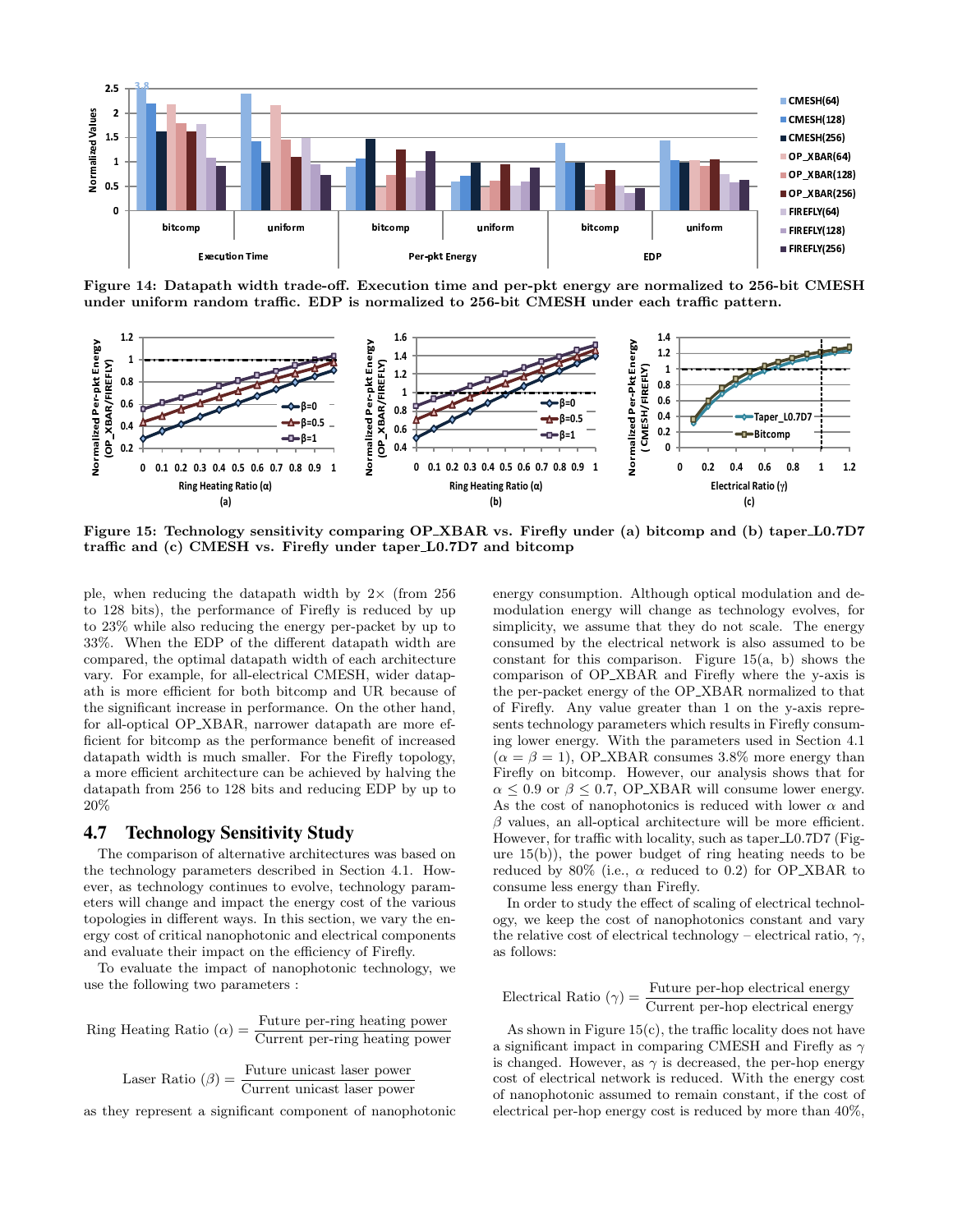CMESH will consume lower energy per packet compared to Firefly.

# **5. RELATED WORK**

Optical signaling has been widely used in long-haul networks because of its low-latency and high-bandwidth [1]. Optical signaling has also been proposed in multicomputers [8, 29, 34], but not widely used due to its high cost. However, recent advances in economical optical signaling have enabled off-chip networks with longer channels and topologies such as the Dragonfly topology [21, 22].

Recent advances in optical signaling [2, 4, 32, 36] have made the use of on-chip optical signaling a possibility. Different on-chip network architectures have been proposed to exploit silicon nanophotonics including Corona [38] architecture described earlier in Section 2.2. A crossbar structure has also been proposed by Batten et al. [5] to connect a many-core processor to the DRAM memory using monolithic silicon. Their work focuses on core-to-memory communication whereas the Firefly exploit nanophotonics for intrachip communication. Kirman et al. [24] proposed a 64-node CMP architecture which takes of advantage of nanophotonics to create an on-chip bus and results in a hierarchical, multi-bus interconnect. However, since the optical signaling is used as a bus, the on-chip network is not scalable as the network size increases. Shacham et al. [35] proposed using an electrical layer for control signals while the channels and the switches used to transmit data are done in optical signaling. The resulting network uses conventional on-chip network topology such as a 2D mesh/torus topology and creates a circuit switched network. However, since the size of the packets are relatively small compared to the size of the channel width, using circuit switching is not efficient for on-chip networks. In addition, zero-load latency is increased on all packets with the need to setup a circuit.

Chang et al. [9] use radio frequency (RF) signaling interconnect to reduce the latency of global communication in onchip networks. The proposed topology used a 2D mesh network overlaid with a RF interconnect and frequency division multiplexing to increase the effective bandwidth. However, this overlay approach creates an asymmetric topology and requires complicated deadlock avoidance scheme to recover from deadlock. Krishna et al. [26] also proposed a hybrid approach to interconnect design by using multi-drop wires with low-latency in addition to conventional electrical signaling. They share a similar objective as our proposed architecture in exploiting characteristics of different interconnect but use the low-latency interconnect for control signals only. In addition, they use a 2D mesh topology with advanced flow control mechanism (express virtual channel) to improve efficiency while this work describes an alternative topology to exploit nanophotonics. Partitioning a high-radix crossbar into multiple, smaller crossbar was proposed in the microarchitecture of a high-radix router to create a hierarchical crossbar [23]. The nanophotonic crossbar in the Firefly is similar to the hierarchical crossbar but we exploit the benefits of nanophotonic to provide uniform global bandwidth between all clusters.

# **6. CONCLUSION**

In this work, we proposed a hybrid, hierarchical on-chip network architecture that utilizes both optical signaling and

conventional, electrical signaling to achieve an energy-efficient on-chip network. The multiple, locally arbitrated optical crossbars are used for global communication and an electrical concentrated mesh is used for local, intra-cluster communication. This hierarchical topology results in a scalable onchip network that provides higher performance while minimizing energy consumption. Compared to an all-electrical concentrated mesh topology, Firefly improves performance by up to 57% while improving the efficiency ( in terms of EDP ) by 51% on synthetic workload with adversarial traffic patterns. Compared to an all-optical crossbar, Firefly improves performance by 54% and efficiency by 38% on traffic patterns with locality.

## **Acknowledgements**

This work is supported by NSF grants CNS-0551639, IIS-0536994, CCF-0747201, NSF HECURA CCF-0621443, NSF SDCI OCI-0724599 and CCF-0541337; DoE CAREER Award DEFG02-05ER25691; and by Wissner-Slivka Chair funds. We would like to thank Nathan Binkert, Jungho Ahn, Norm Jouppi, and Robert Schreiber for their help in understanding the Corona architecture and their feedback on the paper, and Hooman Mohseni for his comments on our work. We would also like to thank all the anonymous referees for their detailed comments. This work was done while John Kim was affiliated with Northwestern University.

#### **References**

- [1] A. Al-Azzawi. *Photonics: Principles and Practices*. CRC Press, 2007.
- [2] V. Almeida, C. Barrios, R. Panepucci, M. Lipson, M. Foster, D. Ouzounov, and A. Gaeta. All-optical switching on a silicon chip. *Optics Letters*, 29:2867–2869, 2004.
- [3] J. Balfour and W. J. Dally. Design tradeoffs for tiled CMP on-chip networks. In *Proc. of the International Conference on Supercomputing (ICS)*, pages 187–198, Carns, Queensland, Australia, 2006.
- C. A. Barrios, V. R. Almeida, and M. Lipson. Low-power-consumption short-length and high-modulation-depth silicon electro-optic modulator. *Journal of Lightwave Technology*, 21(4):1089–1098, 2003.
- [5] C. Batten, A. Joshi, J. Orcutt, A. Khilo, B. Moss, C. Holzwarth, M. Popovic, H. Li, H. Smith, J. Hoyt, F. Kartner, R. Ram, V. Stojanovic, and K. Asanovic. Building manycore processor-to-dram networks with monolithic silicon photonics. In *Proc. of Hot Interconnects*, pages 21–30, Stanford, CA, 2008.
- [6] S. Bell, B. Edwards, J. Amann, R. Conlin, K. Joyce, V. Leung, J. Mackay, M. Reif, L. Bao, J. Brown, M. Mattina, C.-C. Miao, C. Ramey, D. Wentzlaff, W. Anderson, E. Berger, N. Fairbanks, D. Khan, F. Montenegro, J. Stickney, and J. Zook. Tile64 processor: A 64-core soc with mesh interconnect. In *Solid-State Circuits Conference, 2008. ISSCC 2008. Digest of Technical Papers. IEEE International*, pages 88–598, 2008.
- N. Binkert. Personal communication, Aug. 2008.
- R. D. Chamberlain, M. A. Franklin, and C. S. Baw. Gemini: An optical interconnection network for parallel processing. *IEEE Trans. on Parallel and Distributed Systems*, 13:1038–1055, 2002.
- M. Chang, J. Cong, A. Kaplan, M. Naik, G. Reinman, E. Socher, and S.-W. Tam. CMP network-on-chip overlaid with multi-band rf-interconnect. In *International Symposium on High-Performance Computer Architecture (HPCA)*, pages 191–202, Feb. 2008.
- [10] G. Chen, H. Chen, M. Haurylau, N. Nelson, P. M. Fauchet, E. Friedman, and D. Albonesi. Predictions of cmos